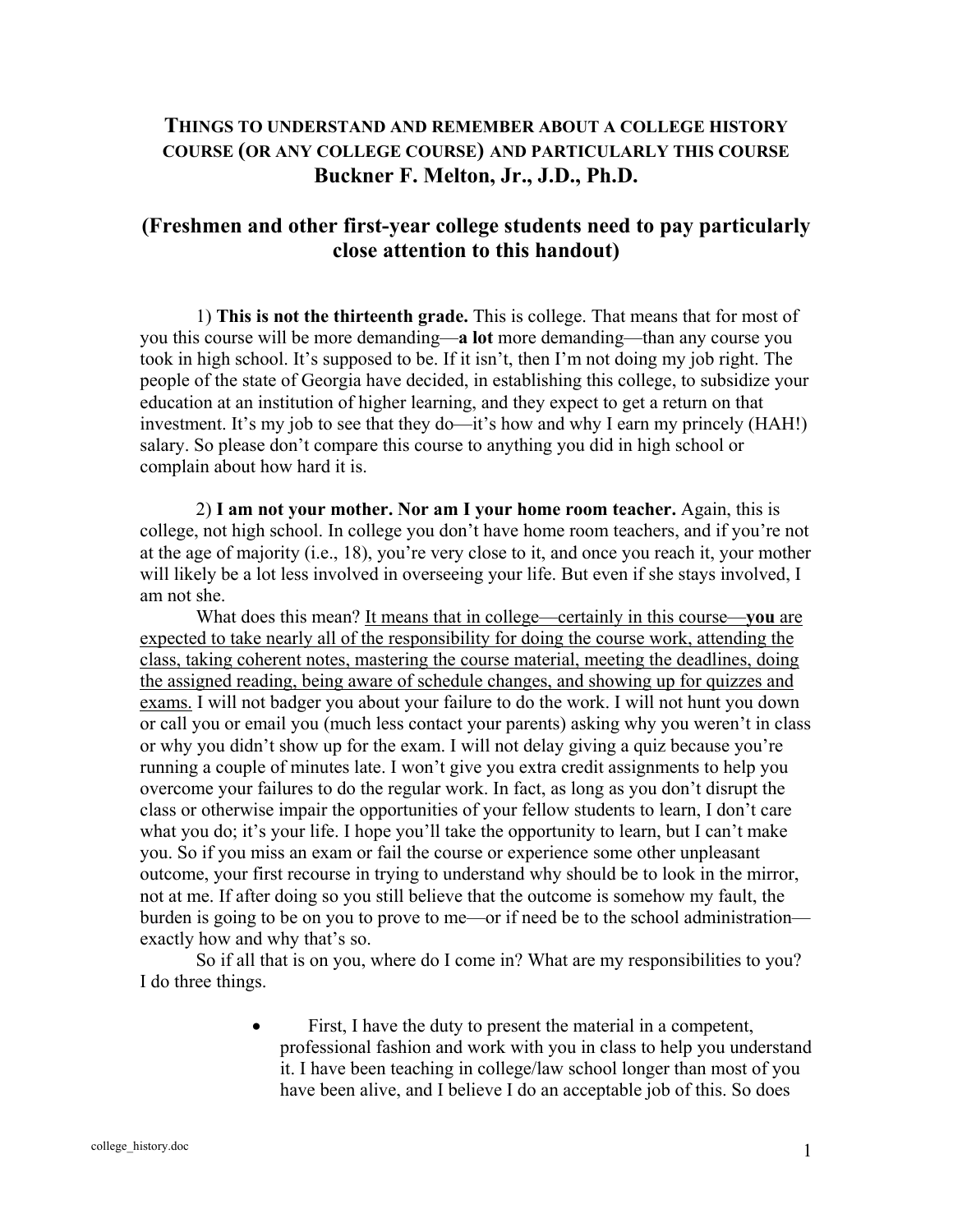Middle Georgia State, or it wouldn't keep employing me. If you disagree, you're welcome to try to convince the school administration otherwise.

- Second, on quizzes and exams, I have the duty to evaluate—again, in a competent, professional fashion—how well you've done so. Again, I believe that I consistently do so. If you disagree, then once again, you're welcome to try to convince the school administration otherwise.
- Third, if you have questions about the material that, after reasonable efforts on your part you still don't get, I will make myself reasonably available outside of class to try to answer those questions. I will also be happy to a) discuss possible solutions to how personal issues may be affecting your work in the course, b) discuss questions about becoming a history major, c) discuss questions that have arisen in other courses that I think I may comment intelligently upon without intruding into the other professor's bailiwick, d) give unofficial subjective advice or views, where I believe that I am competent to do so, as to future courses or programs of study for you to enroll in, and e) devote reasonable resources to discuss any other subjects that, in my view, relate somehow to your career as a college student and future professional that I believe myself competent to comment upon.

Other than these three things, it's all on you.

**3) Some of you will have to work harder than others for the same outcome.** This is unavoidable and something that I can't help. By the time you begin my course, some of you will have had high school American history courses more recently than others. Some of you will have had more American history in high school than others. Some of you will have had better high school history teachers than others. Some of you will have been exposed to a better overall high school curriculum than others. Some of you will have had courses in high school or college that have given you a better background for understanding the material in this course, while others have not. Some of you will have developed better study habits in your previous education than others. Some of you will have more aptitude for calculus, or physics, or economics, than you do for history, while others of you will have more aptitude for history. I cannot help any of this. If you believe you were short-changed in high school when it came to your preparation for college, or for my course in particular, you may choose to contact your high school's board of trustees or your local board of education to complain, but that doesn't change the fact that I can't help it.

 It may help you to understand that I am not trying to fail anyone in this course. As a teacher, I have dedicated my professional life to helping people learn and understand, not to attempting to fail people. This course, while hard, is designed to be passed by the average college student. That doesn't mean that every student will pass it, and that doesn't mean that every student who does pass will do so with the same degree of effort. Regardless of that, as noted above, the lion's share of the responsibility for passing the course rests on you, not on me.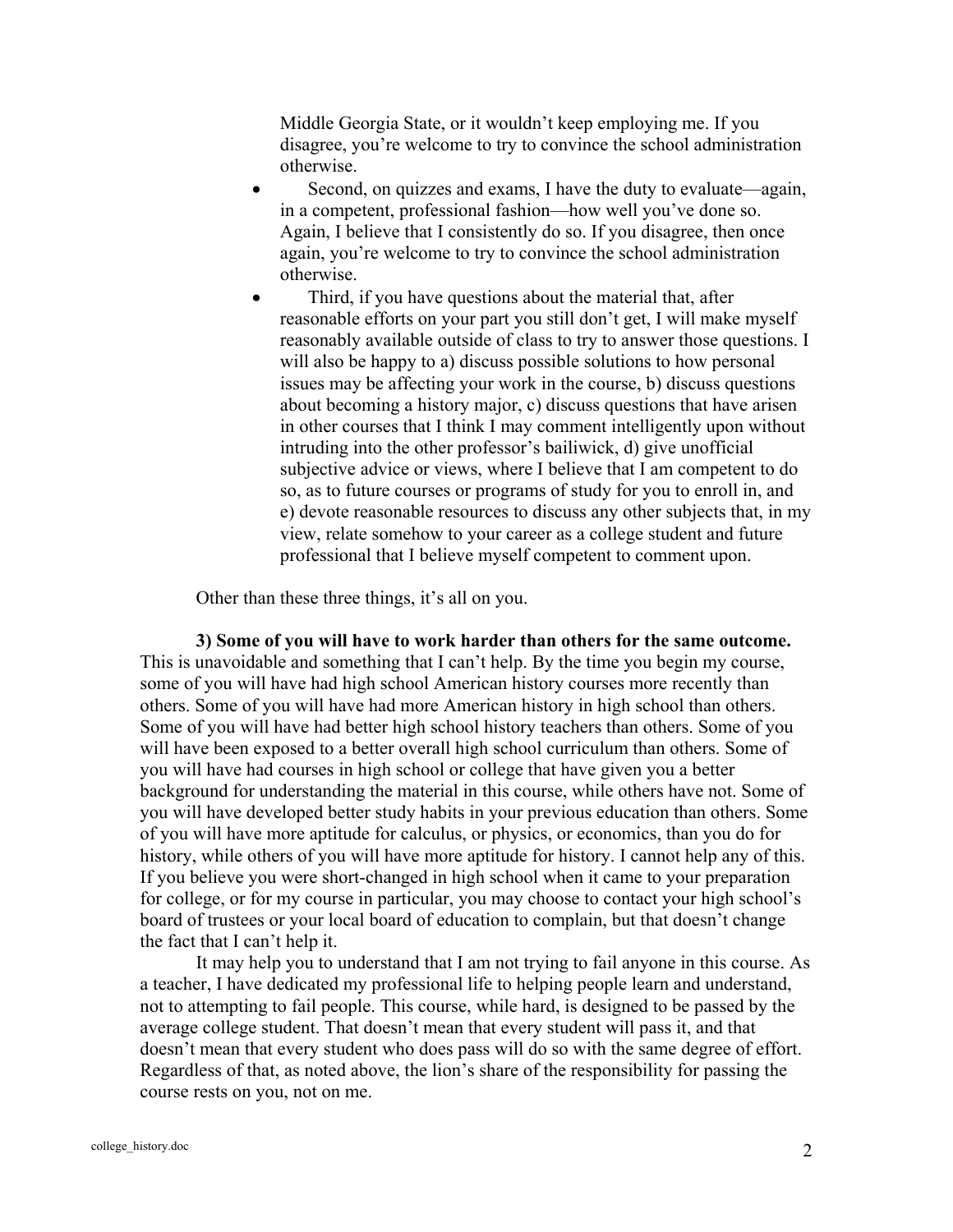**4) I can explain it to you, but I can't understand it for you.** Again, this is where you come in. The greatest teacher in the world cannot learn the material for you, or understand the material for you, or pass the exam for you. As your teacher, I will do everything I can—within reason—to make sure I have explained to you, in a competent and professional fashion, everything you need to know to pass the quizzes and exams (and, more importantly, to actually learn and understand the material in this course). Beyond that point I cannot (not will not, but cannot) go. A surgeon can perform a heart bypass or a liver transplant on a patient, but that patient, by then eating buckets of lard or drinking Everclear to excess, can frustrate or destroy the surgeon's work, even if that surgeon is the greatest in the world. I promise to do as good a job of teaching you as I can. After that, it's on you.

**5) It's easier to keep up than to catch up.** The most important thing you'll learn in college is not what year Columbus discovered America, or Ohm's Law, or the Pythagorean Theorem, of how to take a patient history. It is how to manage your time and take responsibility for your own performance. The rule of thumb is that for each hour you spend in a college classroom, you should spend two additional hours outside of class learning the material. Let's do the math. If you're taking a five-course load this semester, with each course meeting for an hour and fifteen minutes twice a week, then you're spending twelve and a half hours in class each week. Twice that is twenty-five hours. Twelve and a half in-class plus twenty-five outside of class equals thirty-seven and a half hours, or something close to a forty-hour week. Sounds like a regular job, right? Coincidence? I think not.

 Frankly, the rule of thumb may not be sufficient. As noted above, some of you, through no fault of your own, may have educational deficiencies, such as weak preparation in high school, or the fact that high school was years ago rather than just a few months ago. In the first year or so of college, your study skills may be inefficient, underdeveloped, or rusty; in that case you may need to put in significantly more than forty hours. If that bothers you, consider that most highly successful people have had to work far more than forty hours per week, at least on occasion, to get where they are, and nearly all salaried employees have individual weeks when they have to work a lot more than forty hours. As a result, in college, you should see forty hours as a minimum—a starting point—that you're prepared to add to considerably. Some weeks, when exams are coming or big assignments are due, keeping your workload down to forty hours will be impossible unless you want to fail a course or two. If that scares you, remember that the heavy work load it an investment in your future and that everyone who has ever graduated from college has likely been in the same boat at some point.

 This work load should also tell you that you can't just ignore the responsibility of learning the material until the weekend before (or worse, the night before) the exam. (Well, you can, but you probably won't like the result.) There is simply too much material to learn in a few hours, much less by pulling an all-nighter before the exam and coming in sleep-deprived. It's a far better strategy, and one that will be much easier on you, if you study diligently from day one (that's what my weekly quizzes are designed, among other things, to help you do).